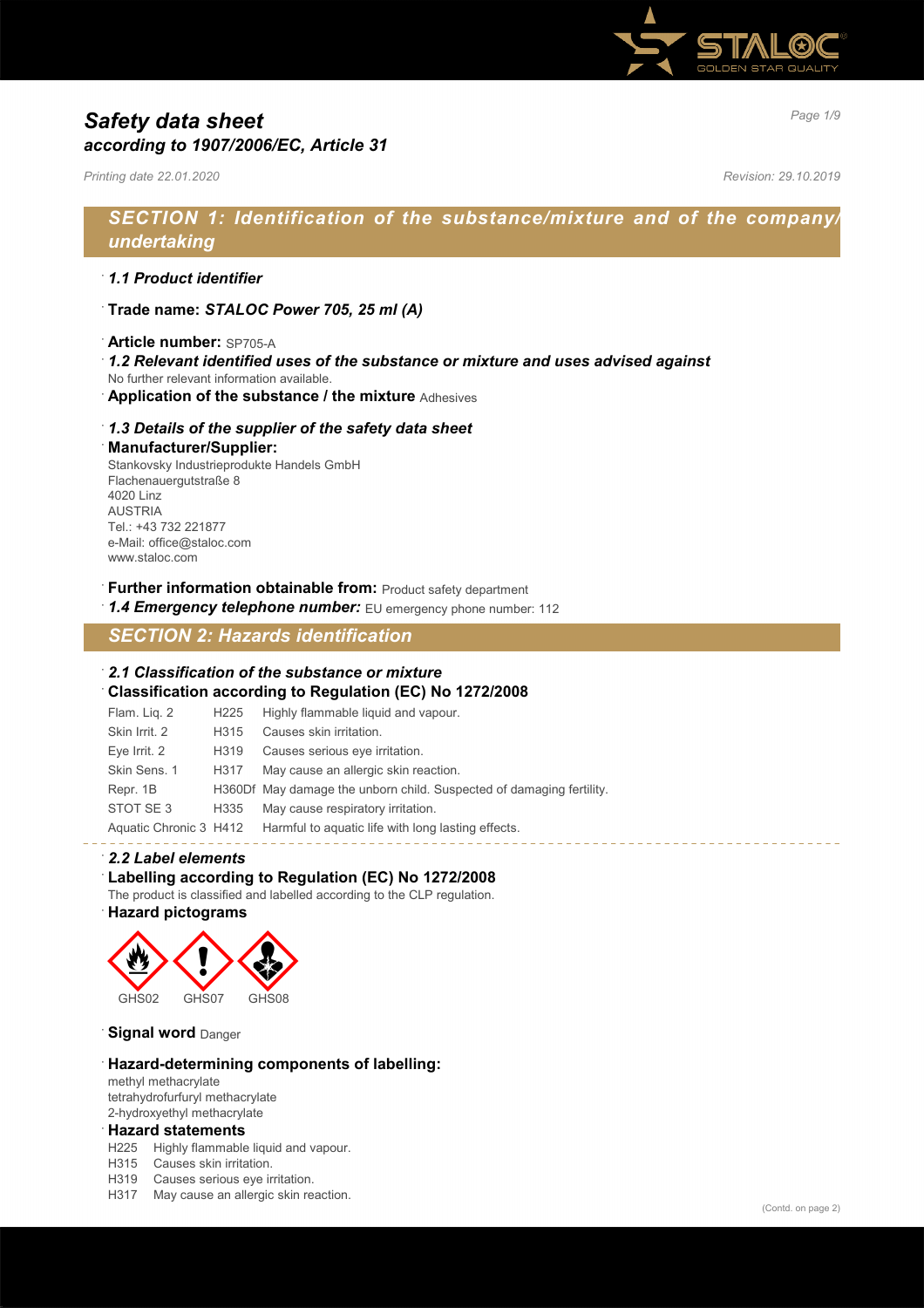

# *Page 2/9 Safety data sheet according to 1907/2006/EC, Article 31*

*Printing date 22.01.2020 Revision: 29.10.2019*

### *Trade name: STALOC Power 705, 25 ml (A)*

(Contd. of page 1)

H360Df May damage the unborn child. Suspected of damaging fertility.

H335 May cause respiratory irritation.

H412 Harmful to aquatic life with long lasting effects.

### · **Precautionary statements**

| P <sub>101</sub> | If medical advice is needed, have product container or label at hand.                                                         |
|------------------|-------------------------------------------------------------------------------------------------------------------------------|
| P <sub>102</sub> | Keep out of reach of children.                                                                                                |
| P <sub>103</sub> | Read label before use.                                                                                                        |
| P <sub>210</sub> | Keep away from heat, hot surfaces, sparks, open flames and other ignition sources. No smoking.                                |
| P <sub>241</sub> | Use explosion-proof [electrical/ventilating/lighting] equipment.                                                              |
|                  | P303+P361+P353 IF ON SKIN (or hair): Take off immediately all contaminated clothing. Rinse skin with water [or shower].       |
|                  | P305+P351+P338 IF IN EYES: Rinse cautiously with water for several minutes. Remove contact lenses, if present and easy to do. |
|                  | Continue rinsing.                                                                                                             |
| P405             | Store locked up.                                                                                                              |
| P <sub>501</sub> | Dispose of contents/container in accordance with local/regional/national/international regulations.                           |
| 22 Other hozarde |                                                                                                                               |

#### · *2.3 Other hazards*

### · **Results of PBT and vPvB assessment**

- · **PBT:** Not applicable.
- · **vPvB:** Not applicable.

# *SECTION 3: Composition/information on ingredients*

### · *3.2 Chemical characterisation: Mixtures*

**Description:** Mixture of substances listed below with nonhazardous additions.

#### · **Dangerous components:** CAS: 80-62-6 EINECS: 201-297-1 Index number: 607-035-00-6 methyl methacrylate d~ Flam. Liq. 2, H225; d~ Skin Irrit. 2, H315; Skin Sens. 1, H317; STOT SE 3, H335 >25-≤50% CAS: 10595-06-9 EINECS: 234-201-1 2-phenoxyethyl methacrylate d~ Skin Irrit. 2, H315; Eye Irrit. 2, H319 >10-≤25% CAS: 868-77-9 EINECS: 212-782-2 Index number: 607-124-00-X 2-hydroxyethyl methacrylate d~ Skin Irrit. 2, H315; Eye Irrit. 2, H319; Skin Sens. 1, H317  $>2.5 - 10\%$ CAS: 2455-24-5 tetrahydrofurfuryl methacrylate d~ Repr. 1B, H360Df; d~ Skin Irrit. 2, H315; Eye Irrit. 2, H319; STOT SE 3, H335; Aquatic Chronic 3, H412  $>2.5 - 10\%$ CAS: 79-41-4 EINECS: 201-204-4 Index number: 607-088-00-5 methacrylic acid  $\diamondsuit$  Acute Tox. 3, H311;  $\diamondsuit$  Skin Corr. 1A, H314;  $\diamondsuit$  Acute Tox. 4, H302; Acute Tox. 4, H332 Specific concentration limit: STOT SE 3; H335: C ≥ 1 % ≥1-≤2.5% CAS: 128-37-0 EINECS: 204-881-4 Butylated hydroxytoluene d~ Aquatic Acute 1, H400; Aquatic Chronic 1, H410  $\geq$ 0.25-<2.5% CAS: 80-15-9 EINECS: 201-254-7 Index number: 617-002-00-8 <mark>∣</mark> 1B, H314;  $\circledast$  Aquatic Chronic 2, H411;  $\circledast$  Acute Tox. 4, H302; Acute Tox. 4, H312 α,α -dimethylbenzyl hydroperoxide  $\circledast$  Org. Perox. E, H242;  $\circledast$  Acute Tox. 3, H331;  $\circledast$  STOT RE 2, H373;  $\circledast$  Skin Corr. Specific concentration limits: Skin Corr. 1B; H314: C ≥ 10 % Skin Irrit. 2; H315: 3 % ≤ C < 10 % Eye Dam. 1; H318: C ≥ 3 % Eye Irrit. 2; H319: 1 % ≤ C < 3 % STOT SE 3; H335: C ≥ 10 %  $≥0.25 - 1%$

**Additional information:** For the wording of the listed hazard phrases refer to section 16.

# *SECTION 4: First aid measures*

### · *4.1 Description of first aid measures*

· **General information:** Immediately remove any clothing soiled by the product.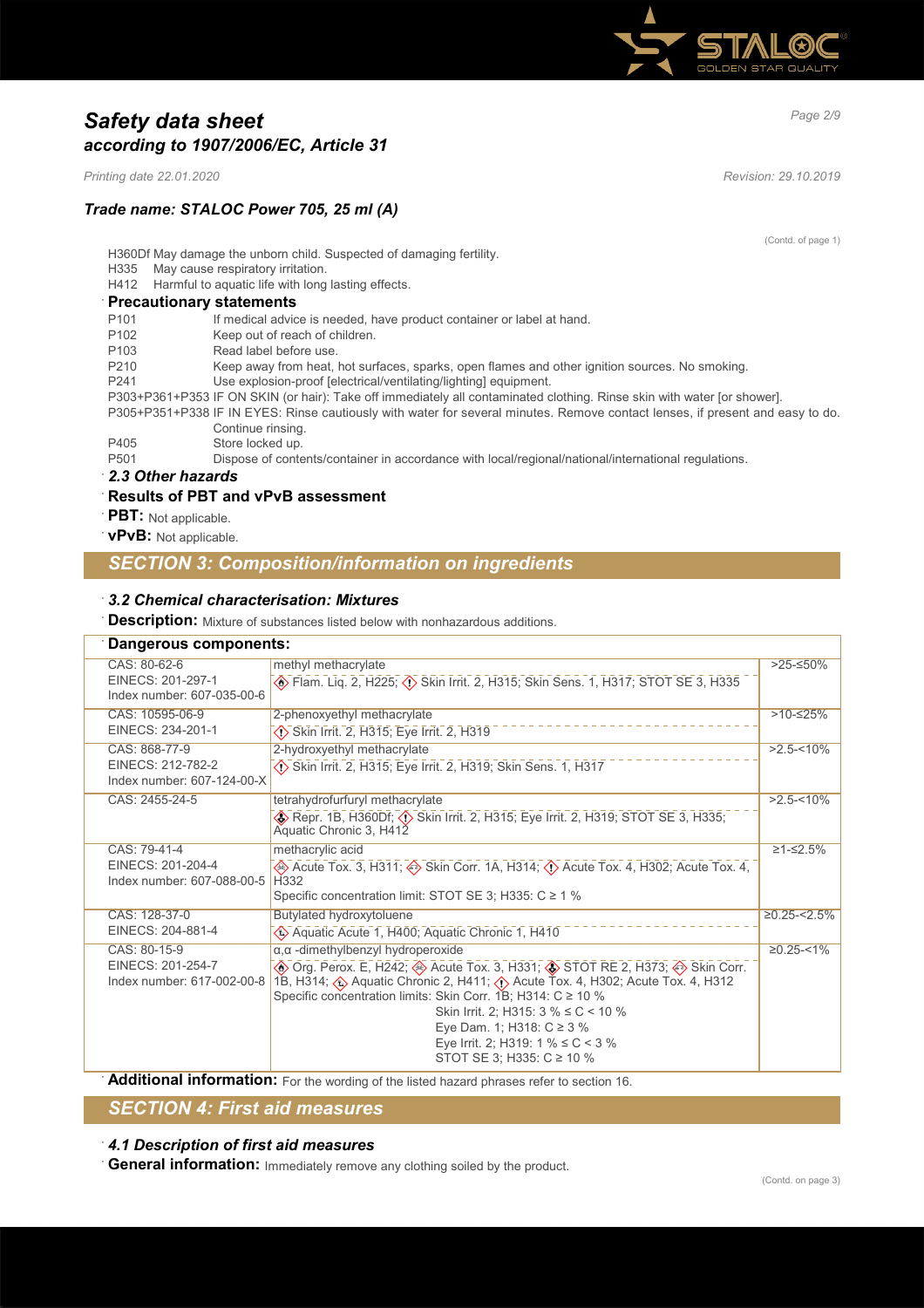

# *Page 3/9 Safety data sheet according to 1907/2006/EC, Article 31*

*Printing date 22.01.2020 Revision: 29.10.2019*

# *Trade name: STALOC Power 705, 25 ml (A)*

(Contd. of page 2)

### · **After inhalation:**

Supply fresh air and to be sure call for a doctor.

In case of unconsciousness place patient stably in side position for transportation.

After skin contact: Immediately wash with water and soap and rinse thoroughly.

After eye contact: Rinse opened eye for several minutes under running water. If symptoms persist, consult a doctor.

- After swallowing: If symptoms persist consult doctor.
- 4.2 Most important symptoms and effects, both acute and delayed No further relevant information available.
- · *4.3 Indication of any immediate medical attention and special treatment needed*

No further relevant information available.

*SECTION 5: Firefighting measures*

### · *5.1 Extinguishing media*

- Suitable extinguishing agents: CO2, powder or water spray. Fight larger fires with water spray or alcohol resistant foam.
- **For safety reasons unsuitable extinguishing agents: Water with full jet**
- 5.2 Special hazards arising from the substance or mixture No further relevant information available.
- · *5.3 Advice for firefighters*

**Protective equipment:** No special measures required.

### *SECTION 6: Accidental release measures*

### · *6.1 Personal precautions, protective equipment and emergency procedures*

Wear protective equipment. Keep unprotected persons away.

### · *6.2 Environmental precautions:*

Do not allow product to reach sewage system or any water course.

Inform respective authorities in case of seepage into water course or sewage system.

Do not allow to enter sewers/ surface or ground water.

### · *6.3 Methods and material for containment and cleaning up:*

Absorb with liquid-binding material (sand, diatomite, acid binders, universal binders, sawdust). Dispose contaminated material as waste according to item 13. Ensure adequate ventilation.

### · *6.4 Reference to other sections*

See Section 7 for information on safe handling. See Section 8 for information on personal protection equipment. See Section 13 for disposal information.

# *SECTION 7: Handling and storage*

### · *7.1 Precautions for safe handling*

Ensure good ventilation/exhaustion at the workplace. Open and handle receptacle with care. Prevent formation of aerosols.

### · **Information about fire - and explosion protection:**

Keep ignition sources away - Do not smoke. Protect against electrostatic charges. Keep respiratory protective device available.

- · *7.2 Conditions for safe storage, including any incompatibilities*
- · **Storage:**
- **Requirements to be met by storerooms and receptacles:** Store in a cool location.
- · **Information about storage in one common storage facility:** Not required.
- **Further information about storage conditions:**

Keep container tightly sealed.

Store in cool, dry conditions in well sealed receptacles.

7.3 Specific end use(s) No further relevant information available.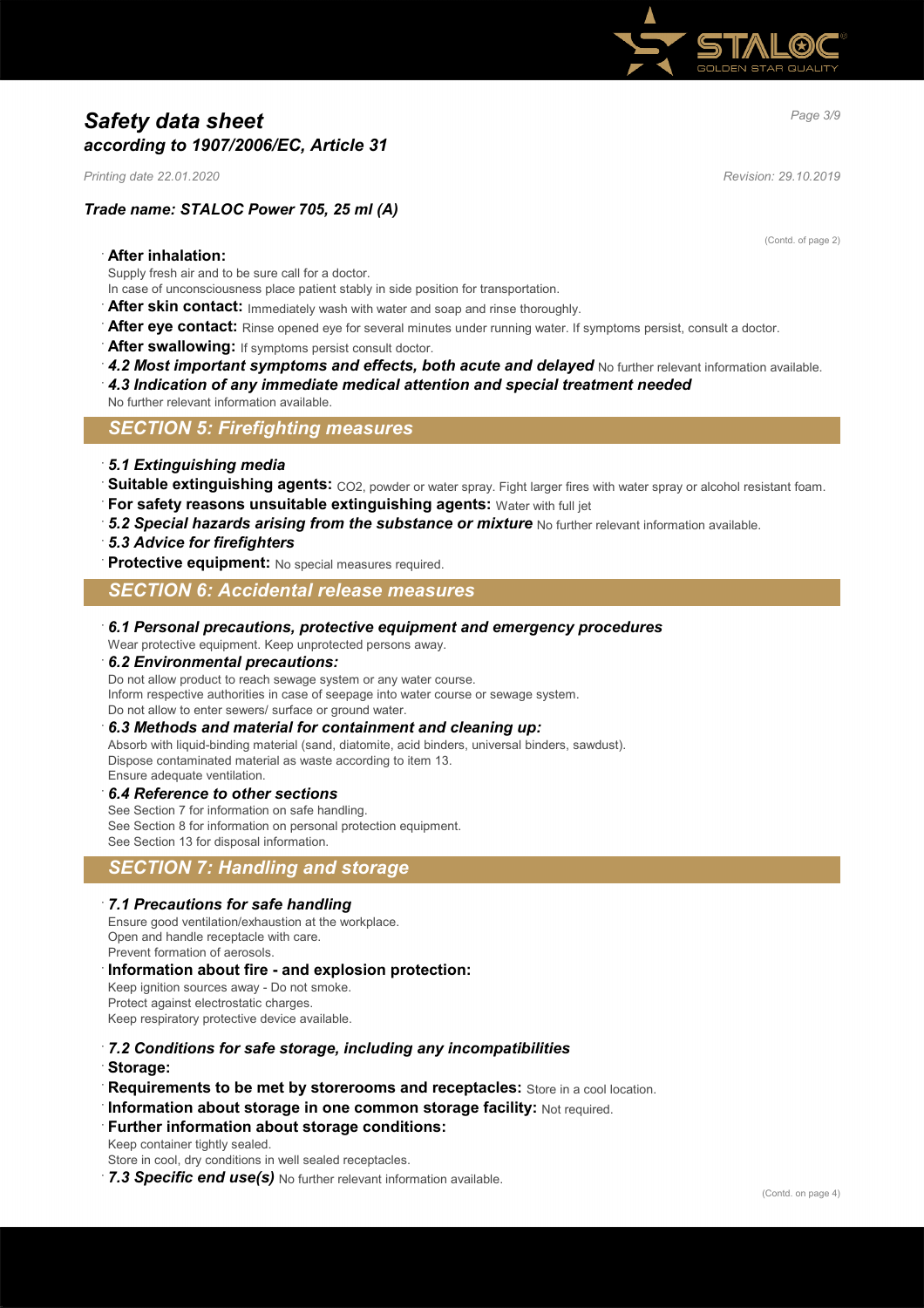

# *Page 4/9 Safety data sheet according to 1907/2006/EC, Article 31*

*Printing date 22.01.2020 Revision: 29.10.2019*

# *Trade name: STALOC Power 705, 25 ml (A)*

(Contd. of page 3)

### *SECTION 8: Exposure controls/personal protection*

· **Additional information about design of technical facilities:** No further data; see item 7.

### · *8.1 Control parameters*

**80-62-6 methyl methacrylate**

IOELV Short-term value: 100 ppm

Long-term value: 50 ppm

Additional information: The lists valid during the making were used as basis.

### · *8.2 Exposure controls*

### · **Personal protective equipment:**

### · **General protective and hygienic measures:**

Keep away from foodstuffs, beverages and feed. Immediately remove all soiled and contaminated clothing Wash hands before breaks and at the end of work. Store protective clothing separately.

Avoid contact with the eyes and skin.

### · **Respiratory protection:**

In case of brief exposure or low pollution use respiratory filter device. In case of intensive or longer exposure use self-contained respiratory protective device.

### · **Protection of hands:**



The glove material has to be impermeable and resistant to the product/ the substance/ the preparation. Due to missing tests no recommendation to the glove material can be given for the product/ the preparation/ the chemical mixture. Selection of the glove material on consideration of the penetration times, rates of diffusion and the degradation

### · **Material of gloves**

The selection of the suitable gloves does not only depend on the material, but also on further marks of quality and varies from manufacturer to manufacturer. As the product is a preparation of several substances, the resistance of the glove material can not be calculated in advance and has therefore to be checked prior to the application.

### **Penetration time of glove material**

The exact break through time has to be found out by the manufacturer of the protective gloves and has to be observed.

### · **Eye protection:**



Tightly sealed goggles

# *SECTION 9: Physical and chemical properties*

- · *9.1 Information on basic physical and chemical properties*
- · **General Information**
- · **Appearance: Form:** Fluid **Colour:** Colourless **Odour:** Characteristic **Odour threshold:** Not determined.

(Contd. on page 5)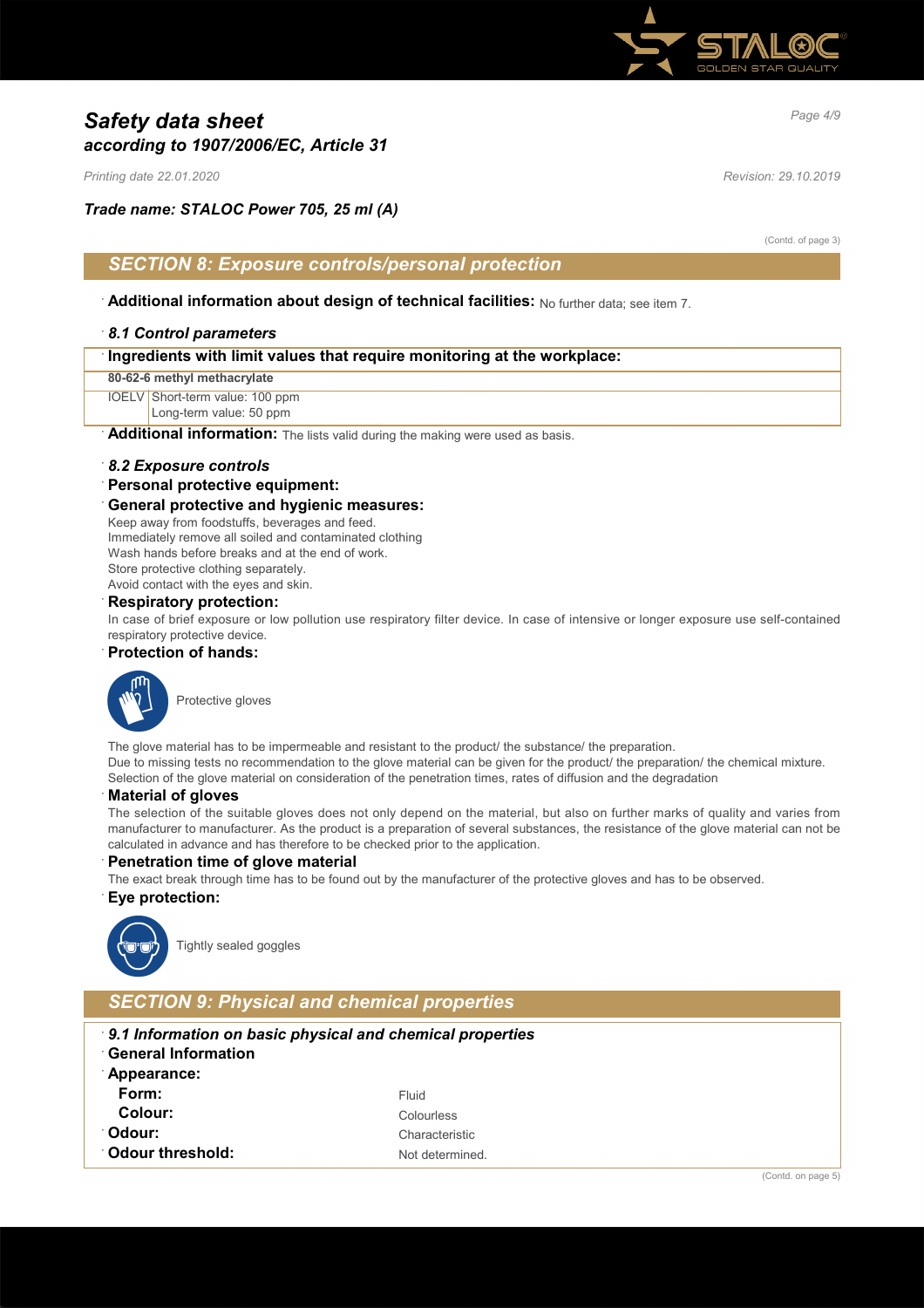

# *Page 5/9 Safety data sheet according to 1907/2006/EC, Article 31*

*Printing date 22.01.2020 Revision: 29.10.2019*

# *Trade name: STALOC Power 705, 25 ml (A)*

|                                                 | (Contd. of page 4)                                                                             |
|-------------------------------------------------|------------------------------------------------------------------------------------------------|
| pH-value:                                       | Not determined.                                                                                |
| <b>Change in condition</b>                      |                                                                                                |
| <b>Melting point/freezing point:</b>            | Undetermined.                                                                                  |
| Initial boiling point and boiling range: 101 °C |                                                                                                |
| <b>Flash point:</b>                             | 15 °C                                                                                          |
| Flammability (solid, gas):                      | Not applicable.                                                                                |
| Ignition temperature:                           | 430 °C                                                                                         |
| <b>Decomposition temperature:</b>               | Not determined.                                                                                |
| Auto-ignition temperature:                      | Product is not selfigniting.                                                                   |
| <b>Explosive properties:</b>                    | Product is not explosive. However, formation of explosive air/vapour mixtures<br>are possible. |
| <b>Explosion limits:</b>                        |                                                                                                |
| Lower:                                          | 2 1 Vol %                                                                                      |
| Upper:                                          | 12.5 Vol %                                                                                     |
| Vapour pressure at 20 °C:                       | 47 hPa                                                                                         |
| Density at 20 °C:                               | $0.99$ g/cm <sup>3</sup>                                                                       |
| <b>Relative density</b>                         | Not determined.                                                                                |
| Vapour density                                  | Not determined.                                                                                |
| <b>Evaporation rate</b>                         | Not determined.                                                                                |
| Solubility in / Miscibility with                |                                                                                                |
| water:                                          | Not miscible or difficult to mix.                                                              |
| Partition coefficient: n-octanol/water:         | Not determined.                                                                                |
| <b>Viscosity:</b>                               |                                                                                                |
| Dynamic:                                        | Not determined.                                                                                |
| Kinematic:                                      | Not determined.                                                                                |
| <b>Solvent content:</b>                         |                                                                                                |
| Solids content:                                 | 62.9%                                                                                          |
| 9.2 Other information                           | No further relevant information available.                                                     |
|                                                 |                                                                                                |

# *SECTION 10: Stability and reactivity*

· *10.1 Reactivity* No further relevant information available.

· *10.2 Chemical stability*

- · **Thermal decomposition / conditions to be avoided:** No decomposition if used according to specifications.
- · *10.3 Possibility of hazardous reactions* No dangerous reactions known.

· *10.4 Conditions to avoid* No further relevant information available.

· *10.5 Incompatible materials:* No further relevant information available.

· *10.6 Hazardous decomposition products:* No dangerous decomposition products known.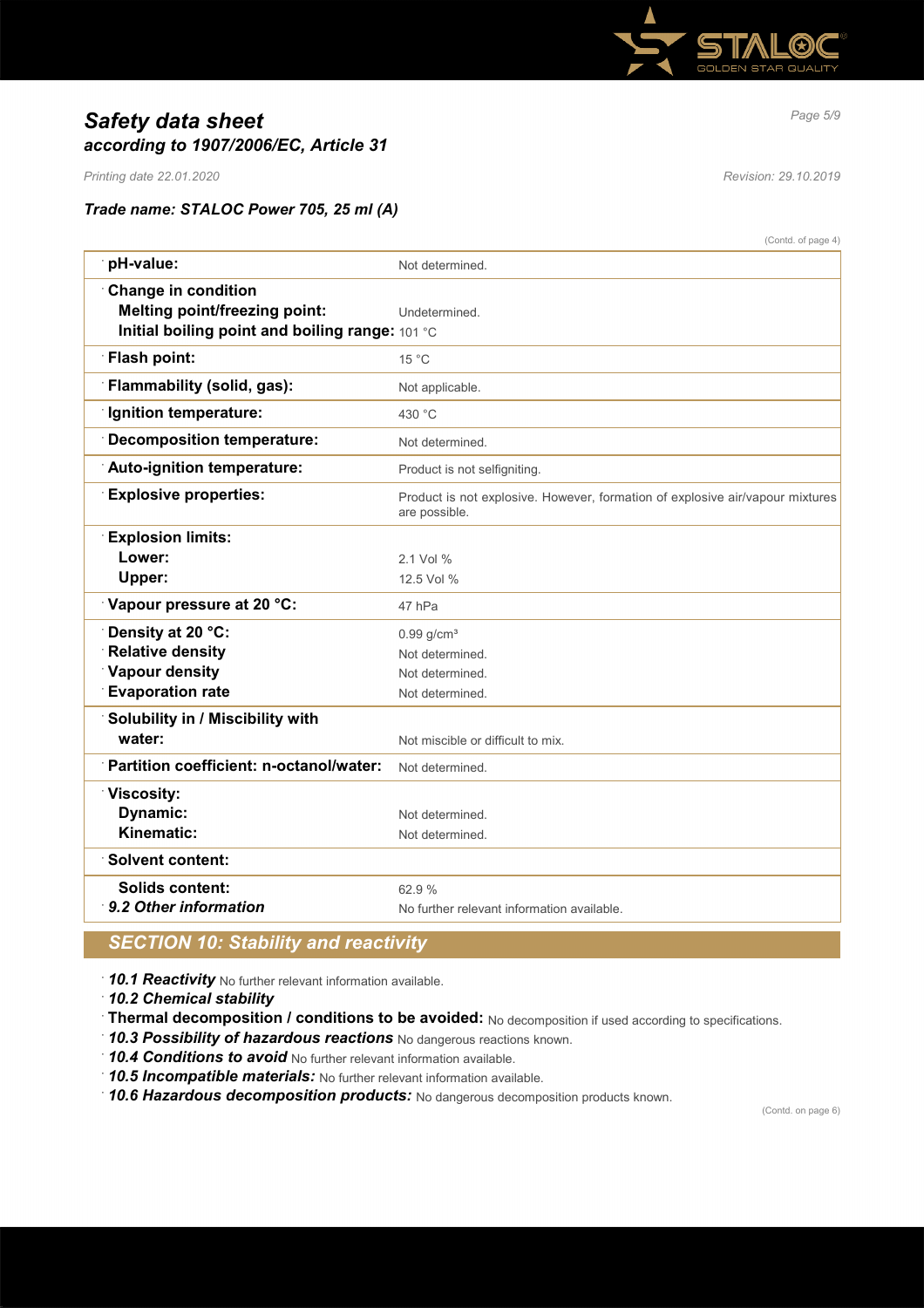

# *Page 6/9 Safety data sheet according to 1907/2006/EC, Article 31*

*Printing date 22.01.2020 Revision: 29.10.2019*

*Trade name: STALOC Power 705, 25 ml (A)*

(Contd. of page 5)

# *SECTION 11: Toxicological information*

### · *11.1 Information on toxicological effects*

**Acute toxicity** Based on available data, the classification criteria are not met.

### · **LD/LC50 values relevant for classification:**

| 80-62-6 methyl methacrylate                 |                                      |                                              |  |
|---------------------------------------------|--------------------------------------|----------------------------------------------|--|
| Oral                                        | LD50                                 | 7,872 mg/kg (rat)                            |  |
|                                             | 868-77-9 2-hydroxyethyl methacrylate |                                              |  |
| Oral                                        | LD50                                 | 5,050 mg/kg (rat)                            |  |
| 79-41-4 methacrylic acid                    |                                      |                                              |  |
| Oral                                        | LD50                                 | $1,332$ mg/kg (mouse)                        |  |
| Dermal                                      | LD <sub>50</sub>                     | 500 mg/kg (rabbit)                           |  |
| 128-37-0 Butylated hydroxytoluene           |                                      |                                              |  |
| Oral                                        | LD50                                 | 890 mg/kg (rat)                              |  |
|                                             |                                      | 80-15-9 α, α -dimethylbenzyl hydroperoxide   |  |
| Oral                                        | LD50                                 | 382 mg/kg (rat)                              |  |
| Dermal                                      | LD50                                 | 500 mg/kg (rat)                              |  |
|                                             |                                      | Inhalative LC50/4 h $220 \text{ mq/l}$ (rat) |  |
| Production of the state of the first state. |                                      |                                              |  |

### · **Primary irritant effect:**

# **Skin corrosion/irritation**

Causes skin irritation.

### · **Serious eye damage/irritation**

- Causes serious eye irritation.
- · **Respiratory or skin sensitisation**
- May cause an allergic skin reaction.

### · **CMR effects (carcinogenity, mutagenicity and toxicity for reproduction)**

- **Germ cell mutagenicity** Based on available data, the classification criteria are not met.
- · **Carcinogenicity** Based on available data, the classification criteria are not met.
- **Reproductive toxicity**
- May damage the unborn child. Suspected of damaging fertility.

#### · **STOT-single exposure**

- May cause respiratory irritation.
- **STOT-repeated exposure** Based on available data, the classification criteria are not met.

**Aspiration hazard** Based on available data, the classification criteria are not met.

# *SECTION 12: Ecological information*

- · *12.1 Toxicity*
- · **Aquatic toxicity:** No further relevant information available.
- 12.2 Persistence and degradability No further relevant information available.
- · *12.3 Bioaccumulative potential* No further relevant information available.
- · *12.4 Mobility in soil* No further relevant information available.
- · **Ecotoxical effects:**
- **Remark:** Harmful to fish
- · **Additional ecological information:**
- · **General notes:**

Water hazard class 1 (German Regulation) (Self-assessment): slightly hazardous for water

Do not allow undiluted product or large quantities of it to reach ground water, water course or sewage system. Harmful to aquatic organisms

(Contd. on page 7)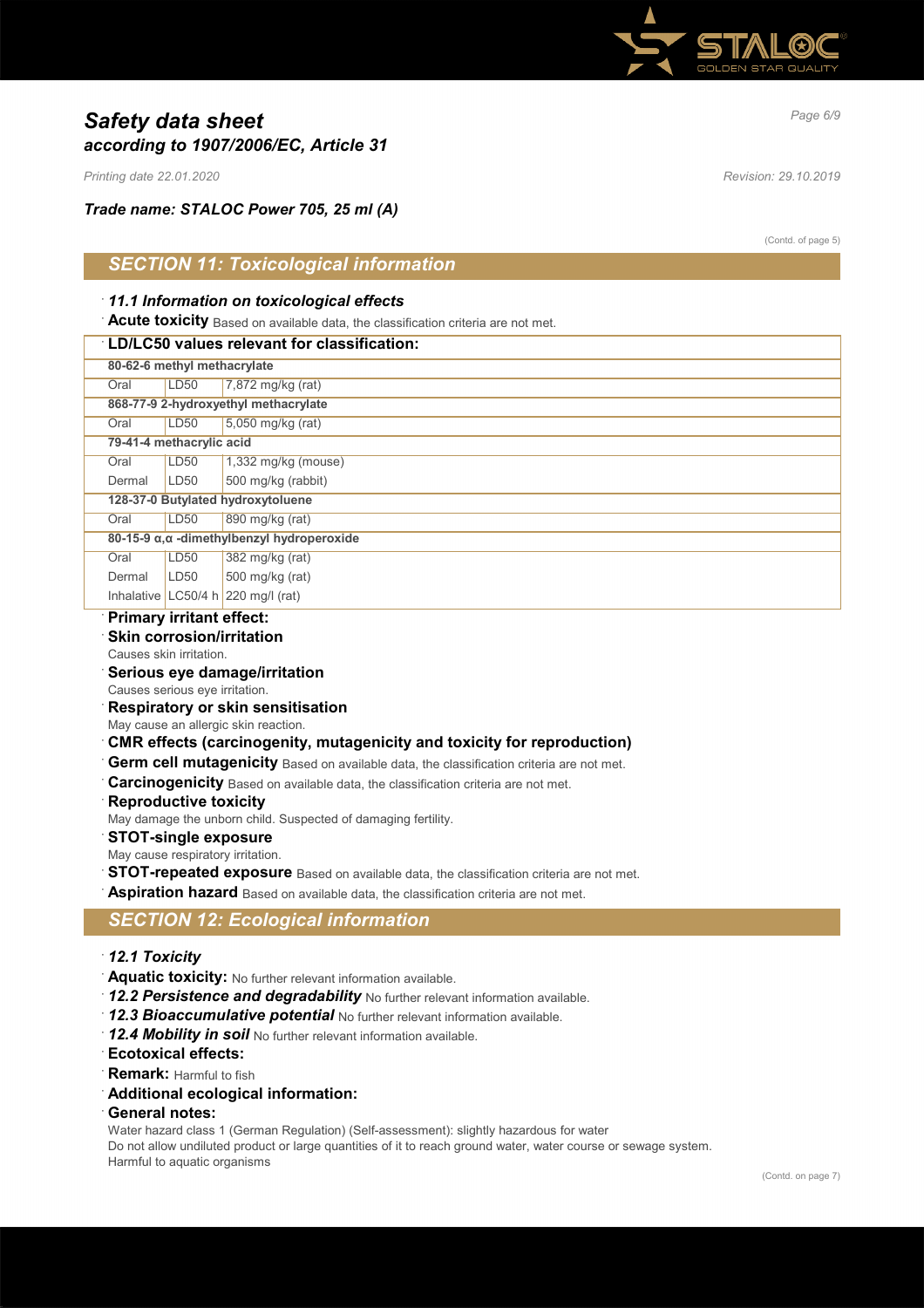

# *Page 7/9 Safety data sheet according to 1907/2006/EC, Article 31*

*Printing date 22.01.2020 Revision: 29.10.2019*

*Trade name: STALOC Power 705, 25 ml (A)*

### · *12.5 Results of PBT and vPvB assessment*

· **PBT:** Not applicable.

### · **vPvB:** Not applicable.

· *12.6 Other adverse effects* No further relevant information available.

# *SECTION 13: Disposal considerations*

### · *13.1 Waste treatment methods*

· **Recommendation** Must not be disposed together with household garbage. Do not allow product to reach sewage system.

### · **Uncleaned packaging:**

· **Recommendation:** Disposal must be made according to official regulations.

| <b>SECTION 14: Transport information</b>        |                                                                                                     |
|-------------------------------------------------|-----------------------------------------------------------------------------------------------------|
| $\cdot$ 14.1 UN-Number                          |                                                                                                     |
| <b>ADR, IMDG, IATA</b>                          | <b>UN1268</b>                                                                                       |
| 14.2 UN proper shipping name                    |                                                                                                     |
| <b>ADR</b>                                      | 1268 PETROLEUM DISTILLATES, N.O.S.                                                                  |
| <b>IMDG, IATA</b>                               | PETROLEUM DISTILLATES, N.O.S.                                                                       |
| 14.3 Transport hazard class(es)                 |                                                                                                     |
| <b>ADR, IMDG, IATA</b>                          |                                                                                                     |
|                                                 |                                                                                                     |
| <b>Class</b>                                    | 3 Flammable liquids.                                                                                |
| <b>Label</b>                                    | 3                                                                                                   |
| 14.4 Packing group                              |                                                                                                     |
| <b>ADR, IMDG, IATA</b>                          | $\mathbf{  }$                                                                                       |
| 14.5 Environmental hazards:                     | Not applicable.                                                                                     |
| 14.6 Special precautions for user               | Warning: Flammable liquids.                                                                         |
| Danger code (Kemler):                           | 33                                                                                                  |
| <b>EMS Number:</b>                              | $F-E$ , $S-E$                                                                                       |
| <b>Stowage Category</b>                         | B                                                                                                   |
| 14.7 Transport in bulk according to Annex II of |                                                                                                     |
| <b>Marpol and the IBC Code</b>                  | Not applicable.                                                                                     |
| <b>Transport/Additional information:</b>        |                                                                                                     |
| $\Delta$ DR                                     |                                                                                                     |
| Limited quantities (LQ)                         | 1L                                                                                                  |
| <b>Excepted quantities (EQ)</b>                 | Code: E2                                                                                            |
|                                                 | Maximum net quantity per inner packaging: 30 ml<br>Maximum net quantity per outer packaging: 500 ml |
| <b>Transport category</b>                       | $\overline{2}$                                                                                      |
| <b>Tunnel restriction code</b>                  | D/E                                                                                                 |

(Contd. of page 6)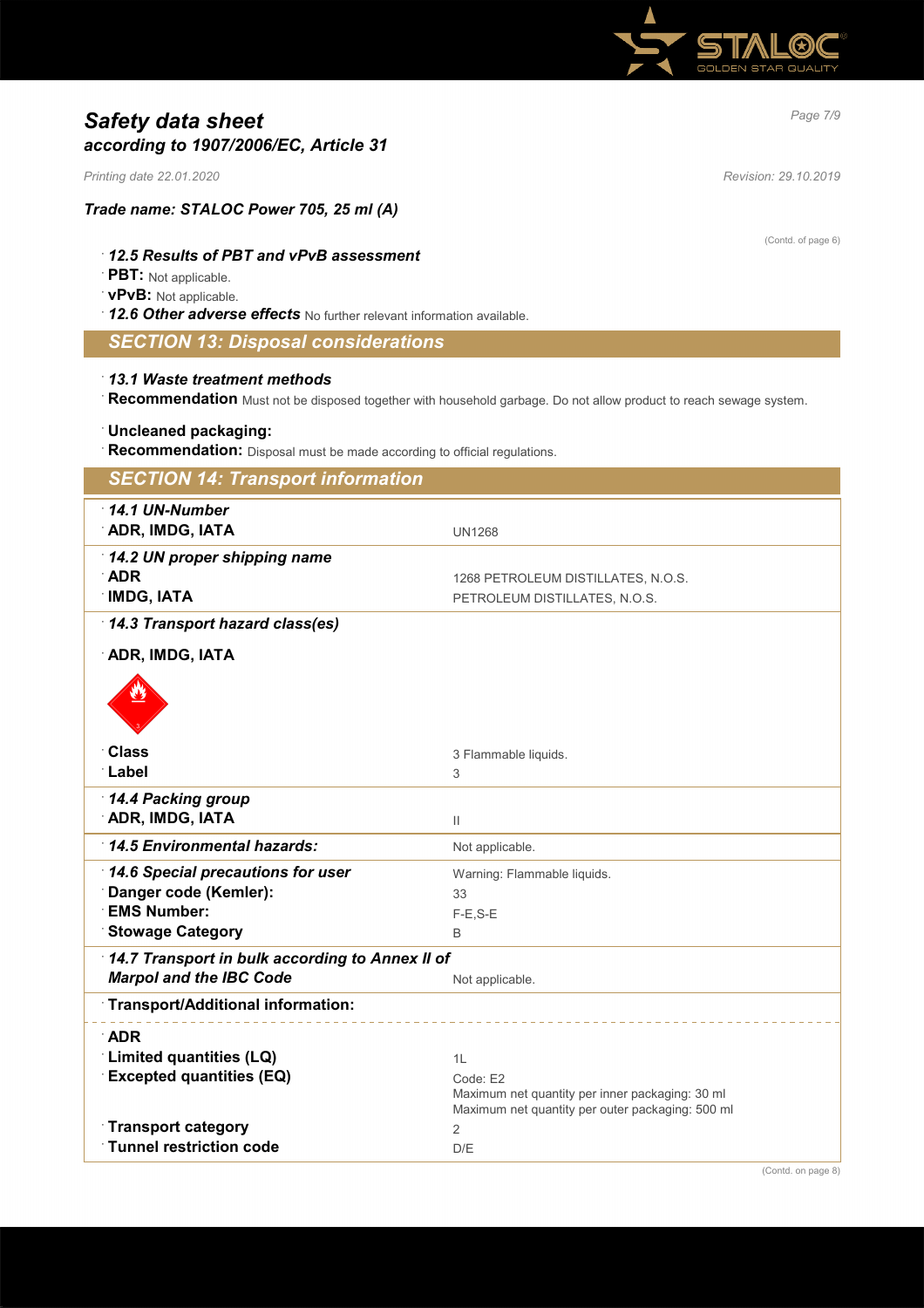

# *Page 8/9 Safety data sheet according to 1907/2006/EC, Article 31*

*Printing date 22.01.2020 Revision: 29.10.2019*

# *Trade name: STALOC Power 705, 25 ml (A)*

(Contd. of page 7)

| ∶IMDG                           |                                                                                                                 |
|---------------------------------|-----------------------------------------------------------------------------------------------------------------|
| <b>Limited quantities (LQ)</b>  |                                                                                                                 |
| <b>Excepted quantities (EQ)</b> | Code: E2<br>Maximum net quantity per inner packaging: 30 ml<br>Maximum net quantity per outer packaging: 500 ml |
| UN "Model Regulation":          | UN 1268 PETROLEUM DISTILLATES, N.O.S., 3, II                                                                    |

# *SECTION 15: Regulatory information*

### · *15.1 Safety, health and environmental regulations/legislation specific for the substance or mixture*

- · **Directive 2012/18/EU**
- **Named dangerous substances ANNEX I** None of the ingredients is listed.
- **Seveso category** P5c FLAMMABLE LIQUIDS
- · **Qualifying quantity (tonnes) for the application of lower-tier requirements** 5,000 t
- · **Qualifying quantity (tonnes) for the application of upper-tier requirements** 50,000 t
- **REGULATION (EC) No 1907/2006 ANNEX XVII** Conditions of restriction: 3
- · *15.2 Chemical safety assessment:* A Chemical Safety Assessment has not been carried out.

# *SECTION 16: Other information*

This information is based on our present knowledge. However, this shall not constitute a guarantee for any specific product features and shall not establish a legally valid contractual relationship.

### · **Relevant phrases**

- H225 Highly flammable liquid and vapour.
- H242 Heating may cause a fire.
- H302 Harmful if swallowed.
- H311 Toxic in contact with skin.
- H312 Harmful in contact with skin.
- H314 Causes severe skin burns and eye damage.
- H315 Causes skin irritation.
- H317 May cause an allergic skin reaction.
- H319 Causes serious eye irritation.
- H331 Toxic if inhaled.
- H332 Harmful if inhaled.
- H335 May cause respiratory irritation.
- H360Df May damage the unborn child. Suspected of damaging fertility.
- H373 May cause damage to organs through prolonged or repeated exposure.
- H400 Very toxic to aquatic life.
- H410 Very toxic to aquatic life with long lasting effects.<br>H411 Toxic to aquatic life with long lasting effects.
- Toxic to aquatic life with long lasting effects
- H412 Harmful to aquatic life with long lasting effects.
- **Department issuing SDS: Product safety department**

#### **Contact:** Hr Stankovsky

### · **Abbreviations and acronyms:**

ADR: Accord européen sur le transport des marchandises dangereuses par Route (European Agreement concerning the International Carriage of Dangerous Goods by Road) IMDG: International Maritime Code for Dangerous Goods IATA: International Air Transport Association

GHS: Globally Harmonised System of Classification and Labelling of Chemicals

EINECS: European Inventory of Existing Commercial Chemical Substances

ELINCS: European List of Notified Chemical Substances

CAS: Chemical Abstracts Service (division of the American Chemical Society) LC50: Lethal concentration, 50 percent

- LD50: Lethal dose, 50 percent
- PBT: Persistent, Bioaccumulative and Toxic

vPvB: very Persistent and very Bioaccumulative

Flam. Liq. 2: Flammable liquids – Category 2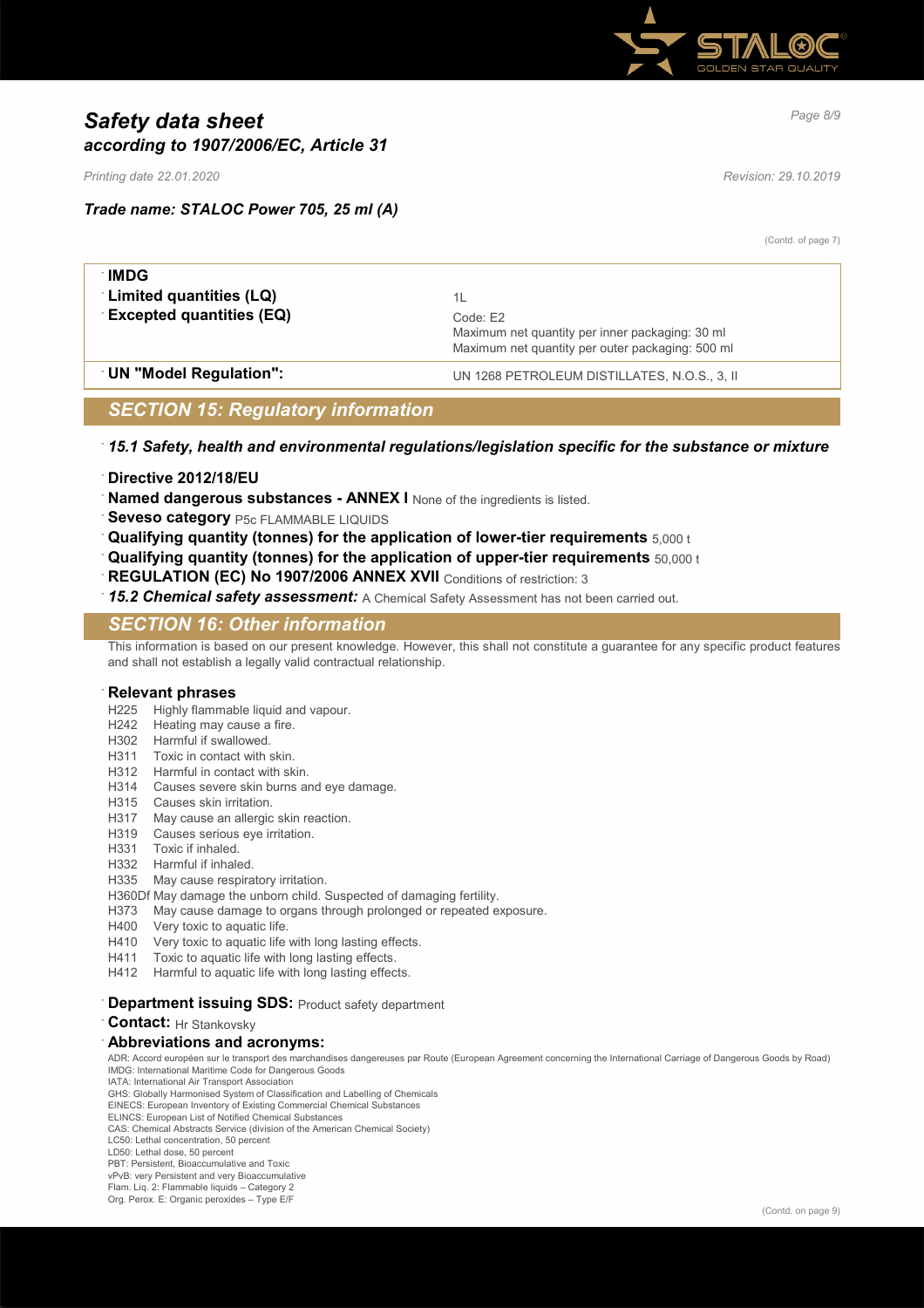

# *Page 9/9 Safety data sheet according to 1907/2006/EC, Article 31*

*Printing date 22.01.2020 Revision: 29.10.2019*

# *Trade name: STALOC Power 705, 25 ml (A)*

Acute Tox. 4: Acute toxicity - oral – Category 4 Acute Tox. 3: Acute toxicity - dermal – Category 3 Skin Corr. 1A: Skin corrosion/irritation – Category 1A Skin Corr. 1B: Skin corrosion/irritation - Category 1B Skin Irrit. 2: Skin corrosion/irritation – Category 2 Eye Irrit. 2: Serious eye damage/eye irritation – Category 2 Skin Sens. 1: Skin sensitisation – Category 1 Repr. 1B: Reproductive toxicity – Category 1B<br>STOT SE 3: Specific target organ toxicity (single exposure) – Category 3<br>STOT RE 2: Specific target organ toxicity (repeated exposure) – Category 2 Aquatic Acute 1: Hazardous to the aquatic environment - acute aquatic hazard – Category 1 Aquatic Chronic 1: Hazardous to the aquatic environment - long-term aquatic hazard – Category 1 Aquatic Chronic 2: Hazardous to the aquatic environment - long-term aquatic hazard – Category 2 Aquatic Chronic 3: Hazardous to the aquatic environment - long-term aquatic hazard – Category 3

(Contd. of page 8)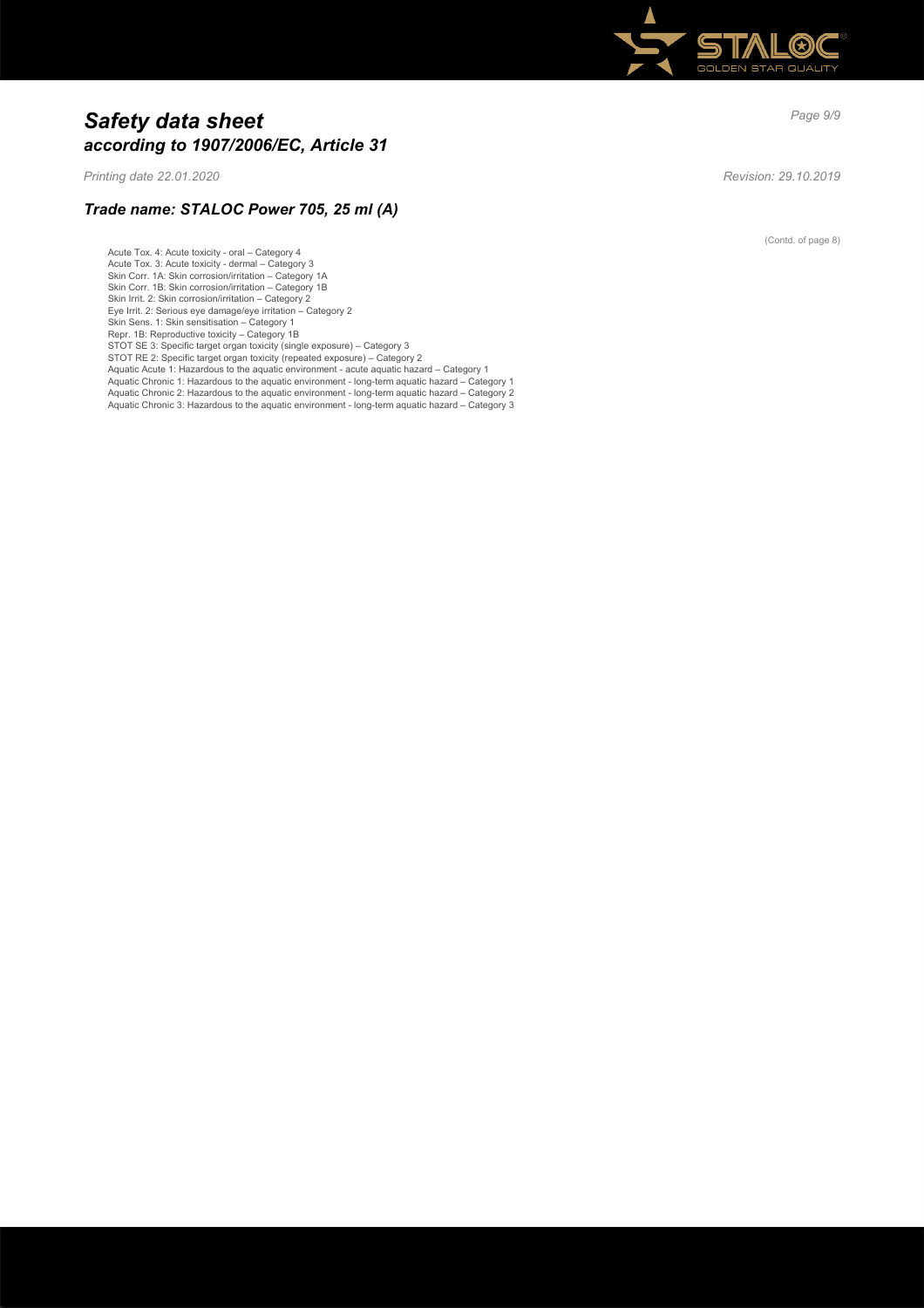

# *Page 1/8 Safety data sheet according to 1907/2006/EC, Article 31*

*Printing date 22.01.2020 Revision: 29.10.2019*

# *SECTION 1: Identification of the substance/mixture and of the company/ undertaking*

# · *1.1 Product identifier*

- · **Trade name:** *STALOC Power 705, 25 ml (B)*
- · **Article number:** SP705-B
- · *1.2 Relevant identified uses of the substance or mixture and uses advised against*
- No further relevant information available.
- · **Application of the substance / the mixture** Adhesives

### · *1.3 Details of the supplier of the safety data sheet*

### · **Manufacturer/Supplier:**

Stankovsky Industrieprodukte Handels GmbH Flachenauergutstraße 8 4020 Linz AUSTRIA Tel.: +43 732 221877 e-Mail: office@staloc.com www.staloc.com

- **Further information obtainable from:** Product safety department
- 1.4 **Emergency telephone number:** EU emergency phone number: 112

# *SECTION 2: Hazards identification*

### · *2.1 Classification of the substance or mixture*

- · **Classification according to Regulation (EC) No 1272/2008**
- Flam. Liq. 2 H225 Highly flammable liquid and vapour. Skin Irrit. 2 H315 Causes skin irritation. Eye Irrit. 2 H319 Causes serious eye irritation. Skin Sens. 1 H317 May cause an allergic skin reaction. STOT SE 3 H335 May cause respiratory irritation. Aquatic Chronic 3 H412 Harmful to aquatic life with long lasting effects.

### · *2.2 Label elements*

### · **Labelling according to Regulation (EC) No 1272/2008**

The product is classified and labelled according to the CLP regulation.

### · **Hazard pictograms**



**Signal word Danger** 

### · **Hazard-determining components of labelling:**

benzyl methacrylate methyl methacrylate exo-1,7,7-trimethylbicyclo[2.2.1]hept-2-ylmethacrylate

### · **Hazard statements**

H225 Highly flammable liquid and vapour.

H315 Causes skin irritation.

H319 Causes serious eye irritation.

H317 May cause an allergic skin reaction.

H335 May cause respiratory irritation.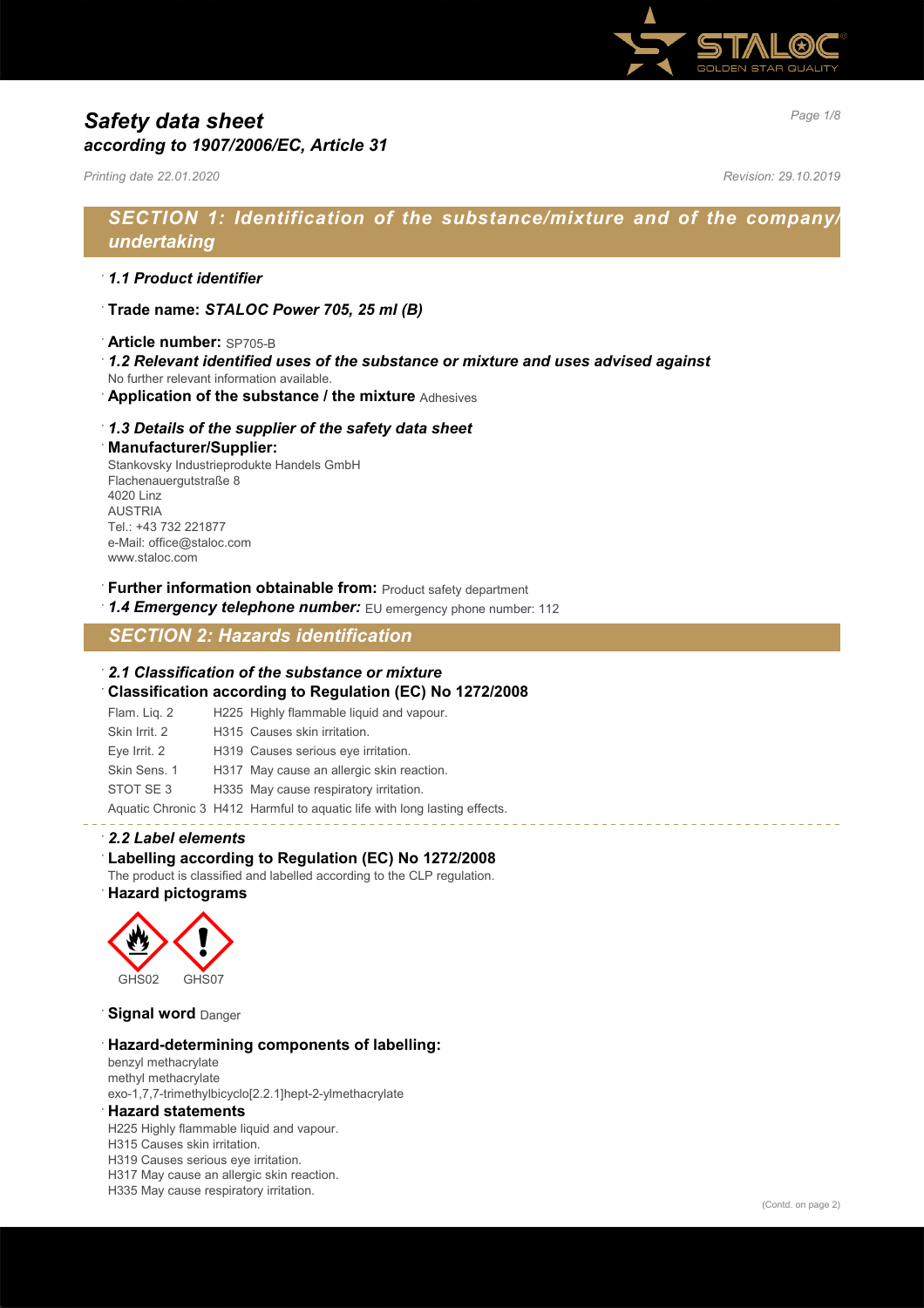

# *Page 2/8 Safety data sheet according to 1907/2006/EC, Article 31*

*Printing date 22.01.2020 Revision: 29.10.2019*

# *Trade name: STALOC Power 705, 25 ml (B)*

(Contd. of page 1)

H412 Harmful to aquatic life with long lasting effects.

### · **Precautionary statements**

| If medical advice is needed, have product container or label at hand.<br>P <sub>101</sub>                                     |  |
|-------------------------------------------------------------------------------------------------------------------------------|--|
| Keep out of reach of children.<br>P <sub>102</sub>                                                                            |  |
| Read label before use.<br>P <sub>103</sub>                                                                                    |  |
| Keep away from heat, hot surfaces, sparks, open flames and other ignition sources. No smoking.<br>P <sub>210</sub>            |  |
| Use explosion-proof [electrical/ventilating/lighting] equipment.<br>P <sub>241</sub>                                          |  |
| P303+P361+P353 IF ON SKIN (or hair): Take off immediately all contaminated clothing. Rinse skin with water [or shower].       |  |
| P305+P351+P338 IF IN EYES: Rinse cautiously with water for several minutes. Remove contact lenses, if present and easy to do. |  |
| Continue rinsing.                                                                                                             |  |
| Store locked up.<br>P405                                                                                                      |  |
| Dispose of contents/container in accordance with local/regional/national/international regulations.<br>P <sub>501</sub>       |  |

### · *2.3 Other hazards*

### · **Results of PBT and vPvB assessment**

- **PBT:** Not applicable.
- · **vPvB:** Not applicable.

# *SECTION 3: Composition/information on ingredients*

### · *3.2 Chemical characterisation: Mixtures*

**Description:** Mixture of substances listed below with nonhazardous additions.

| Dangerous components:                           |                                                                                                                                                                   |                   |
|-------------------------------------------------|-------------------------------------------------------------------------------------------------------------------------------------------------------------------|-------------------|
| CAS: 2495-37-6                                  | benzyl methacrylate                                                                                                                                               | $>25-50\%$        |
|                                                 | Skin Irrit. 2, H315; Eye Irrit. 2, H319; STOT SE 3, H335                                                                                                          |                   |
| CAS: 7534-94-3                                  | exo-1,7,7-trimethylbicyclo[2.2.1]hept-2-ylmethacrylate                                                                                                            | $>25-50%$         |
|                                                 | Skin Irrit. 2, H315; Eye Irrit. 2, H319; STOT SE 3, H335; Aquatic Chronic 3, H412                                                                                 |                   |
| CAS: 80-62-6                                    | methyl methacrylate                                                                                                                                               | 10%               |
| EINECS: 201-297-1<br>Index number: 607-035-00-6 | <b>Elam.</b> Liq. 2, H225; $\overline{\langle 1 \rangle}$ Skin Irrit. 2, H315; Skin Sens. 1, H317; STOT SE 3, H335                                                |                   |
| CAS: 128-37-0                                   | Butylated hydroxytoluene                                                                                                                                          | $\geq$ 0.25-<2.5% |
| EINECS: 204-881-4                               | Aquatic Acute 1, H400; Aquatic Chronic 1, H410                                                                                                                    |                   |
| CAS: 109-76-2                                   | trimethylenediamine                                                                                                                                               | $≥1-S2.5%$        |
| EINECS: 203-702-7                               | <b>Example 1.</b> Flam. Liq. 3, H226; $\circledast$ Acute Tox. 2, H310; $\circledast$ Skin Corr. 1A, H314; Eye Dam. 1,<br>$H318$ ; $\triangle$ Acute Tox. 4, H302 |                   |

Additional information: For the wording of the listed hazard phrases refer to section 16.

### *SECTION 4: First aid measures*

### · *4.1 Description of first aid measures*

General information: Immediately remove any clothing soiled by the product.

### · **After inhalation:**

Supply fresh air and to be sure call for a doctor.

- In case of unconsciousness place patient stably in side position for transportation.
- After skin contact: Immediately wash with water and soap and rinse thoroughly.
- After eye contact: Rinse opened eye for several minutes under running water. If symptoms persist, consult a doctor.
- After swallowing: If symptoms persist consult doctor.
- 4.2 Most important symptoms and effects, both acute and delayed No further relevant information available.
- · *4.3 Indication of any immediate medical attention and special treatment needed*
- No further relevant information available.

# *SECTION 5: Firefighting measures*

### · *5.1 Extinguishing media*

· **Suitable extinguishing agents:** CO2, powder or water spray. Fight larger fires with water spray or alcohol resistant foam.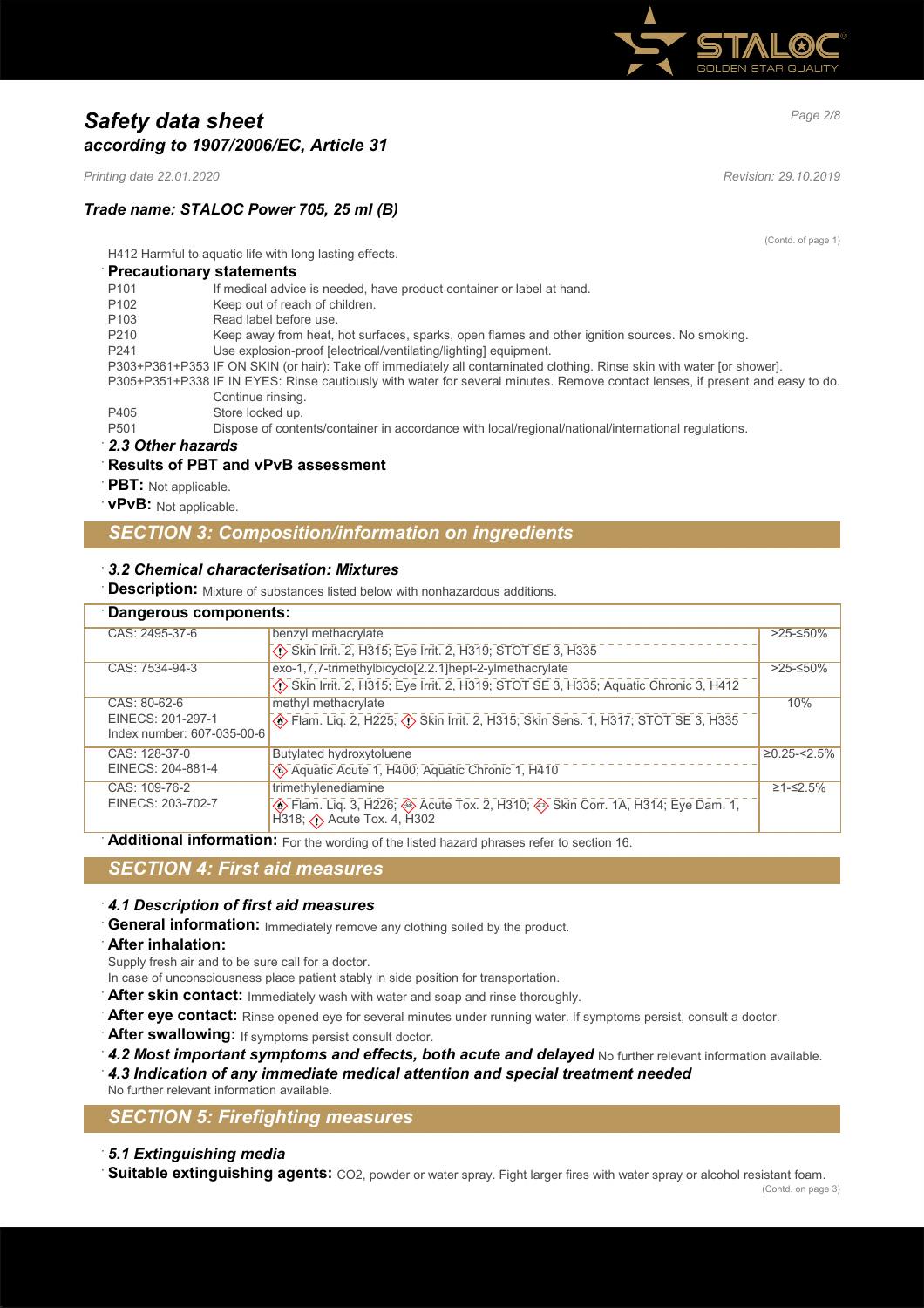

# *Page 3/8 Safety data sheet according to 1907/2006/EC, Article 31*

*Printing date 22.01.2020 Revision: 29.10.2019*

### *Trade name: STALOC Power 705, 25 ml (B)*

(Contd. of page 2)

- · **For safety reasons unsuitable extinguishing agents:** Water with full jet
- 5.2 Special hazards arising from the substance or mixture No further relevant information available.

### · *5.3 Advice for firefighters*

**Protective equipment:** No special measures required.

### *SECTION 6: Accidental release measures*

· *6.1 Personal precautions, protective equipment and emergency procedures*

Wear protective equipment. Keep unprotected persons away.

#### · *6.2 Environmental precautions:*

Do not allow product to reach sewage system or any water course. Inform respective authorities in case of seepage into water course or sewage system. Do not allow to enter sewers/ surface or ground water.

#### · *6.3 Methods and material for containment and cleaning up:*

Absorb with liquid-binding material (sand, diatomite, acid binders, universal binders, sawdust). Dispose contaminated material as waste according to item 13. Ensure adequate ventilation.

#### · *6.4 Reference to other sections*

See Section 7 for information on safe handling. See Section 8 for information on personal protection equipment. See Section 13 for disposal information.

# *SECTION 7: Handling and storage*

#### · *7.1 Precautions for safe handling*

Ensure good ventilation/exhaustion at the workplace. Prevent formation of aerosols.

### · **Information about fire - and explosion protection:**

Keep ignition sources away - Do not smoke. Protect against electrostatic charges.

- · *7.2 Conditions for safe storage, including any incompatibilities*
- · **Storage:**
- **Requirements to be met by storerooms and receptacles:** Store in a cool location.
- **Information about storage in one common storage facility: Not required.**

# **Further information about storage conditions:**

Keep container tightly sealed.

Store in cool, dry conditions in well sealed receptacles.

7.3 Specific end use(s) No further relevant information available.

### *SECTION 8: Exposure controls/personal protection*

· **Additional information about design of technical facilities:** No further data; see item 7.

### · *8.1 Control parameters*

### · **Ingredients with limit values that require monitoring at the workplace:**

#### **80-62-6 methyl methacrylate**

IOELV Short-term value: 100 ppm Long-term value: 50 ppm

Additional information: The lists valid during the making were used as basis.

### · *8.2 Exposure controls*

- · **Personal protective equipment:**
- · **General protective and hygienic measures:**

Keep away from foodstuffs, beverages and feed.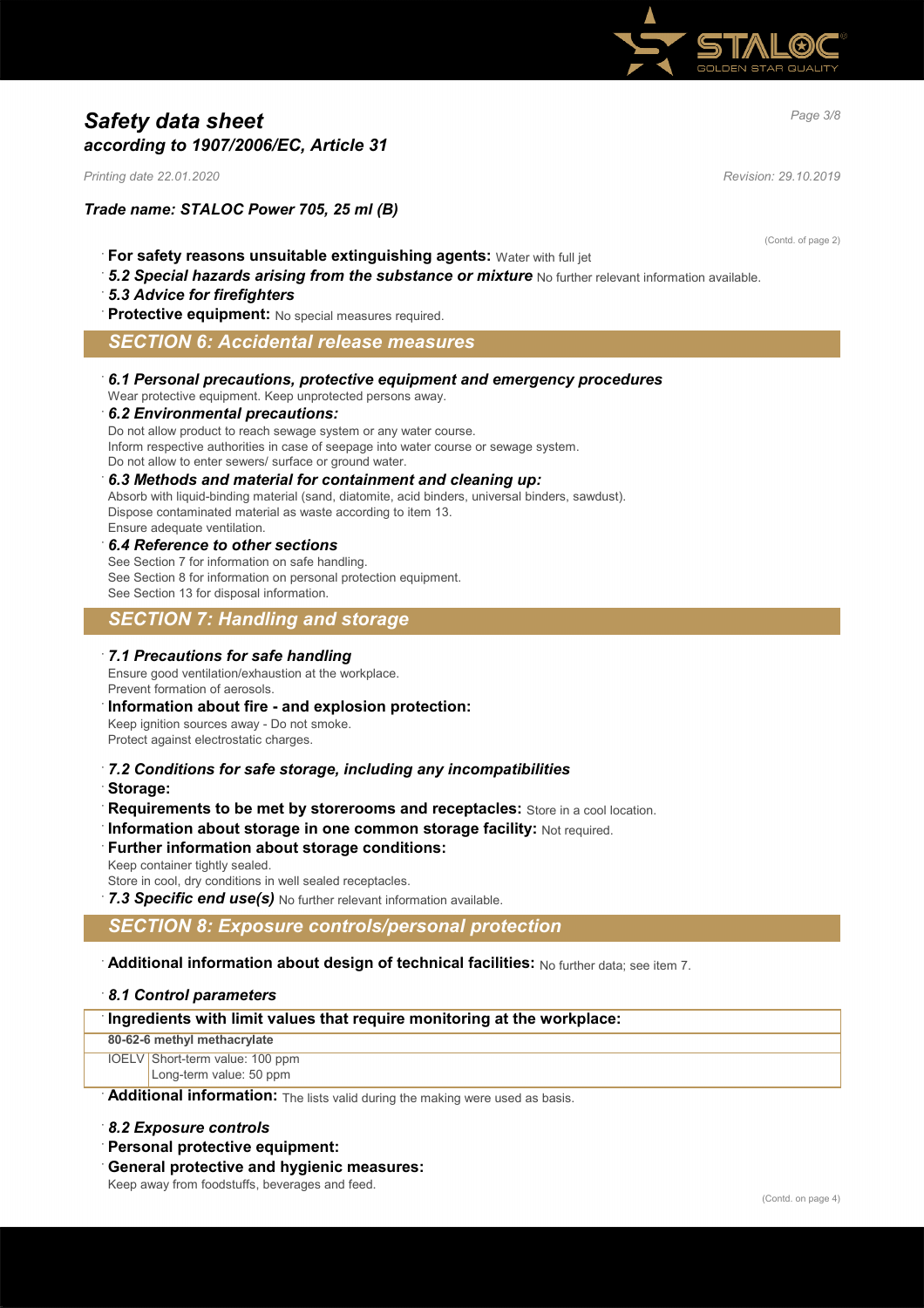

# *Page 4/8 Safety data sheet according to 1907/2006/EC, Article 31*

*Printing date 22.01.2020 Revision: 29.10.2019*

# *Trade name: STALOC Power 705, 25 ml (B)*

(Contd. of page 3)

Immediately remove all soiled and contaminated clothing Wash hands before breaks and at the end of work. Avoid contact with the eyes and skin.

#### · **Respiratory protection:**

In case of brief exposure or low pollution use respiratory filter device. In case of intensive or longer exposure use self-contained respiratory protective device.

### · **Protection of hands:**



Protective gloves

The glove material has to be impermeable and resistant to the product/ the substance/ the preparation. Due to missing tests no recommendation to the glove material can be given for the product/ the preparation/ the chemical mixture. Selection of the glove material on consideration of the penetration times, rates of diffusion and the degradation

#### · **Material of gloves**

The selection of the suitable gloves does not only depend on the material, but also on further marks of quality and varies from manufacturer to manufacturer. As the product is a preparation of several substances, the resistance of the glove material can not be calculated in advance and has therefore to be checked prior to the application.

#### · **Penetration time of glove material**

The exact break through time has to be found out by the manufacturer of the protective gloves and has to be observed.

### · **Eye protection:**



Tightly sealed goggles

# *SECTION 9: Physical and chemical properties*

| 9.1 Information on basic physical and chemical properties<br><b>General Information</b> |                                                                                                |
|-----------------------------------------------------------------------------------------|------------------------------------------------------------------------------------------------|
| Appearance:                                                                             |                                                                                                |
| Form:                                                                                   | Fluid                                                                                          |
| Colour:                                                                                 | Colourless                                                                                     |
| <sup>.</sup> Odour:                                                                     | Characteristic                                                                                 |
| Odour threshold:                                                                        | Not determined.                                                                                |
| pH-value:                                                                               | Not determined.                                                                                |
| <b>Change in condition</b>                                                              |                                                                                                |
| <b>Melting point/freezing point:</b>                                                    | Undetermined.                                                                                  |
| Initial boiling point and boiling range: Undetermined.                                  |                                                                                                |
| <b>Flash point:</b>                                                                     | $<$ 21 °C                                                                                      |
| Flammability (solid, gas):                                                              | Not applicable.                                                                                |
| <b>Ignition temperature:</b>                                                            | 430 °C                                                                                         |
| <b>Decomposition temperature:</b>                                                       | Not determined.                                                                                |
| Auto-ignition temperature:                                                              | Product is not selfigniting.                                                                   |
| <b>Explosive properties:</b>                                                            | Product is not explosive. However, formation of explosive air/vapour mixtures<br>are possible. |
| <b>Explosion limits:</b>                                                                |                                                                                                |
| Lower:                                                                                  | 2.1 Vol %                                                                                      |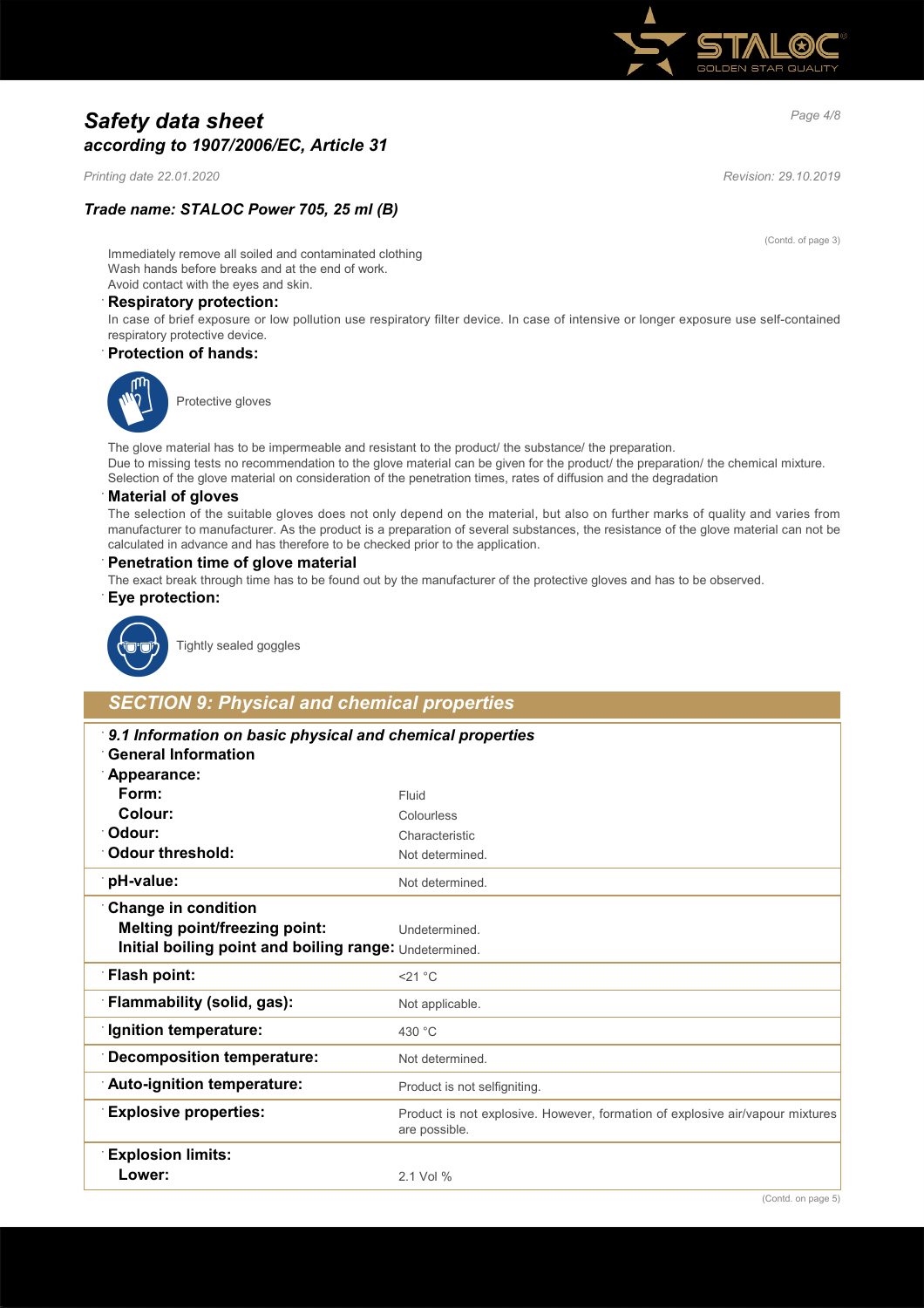

# *Page 5/8 Safety data sheet according to 1907/2006/EC, Article 31*

*Printing date 22.01.2020 Revision: 29.10.2019*

# *Trade name: STALOC Power 705, 25 ml (B)*

|                                         | (Contd. of page 4)                         |
|-----------------------------------------|--------------------------------------------|
| Upper:                                  | 12.5 Vol %                                 |
| Vapour pressure at 20 °C:               | 47 hPa                                     |
| <b>∵Density at 20 °C:</b>               | $0.98$ g/cm <sup>3</sup>                   |
| <b>Relative density</b>                 | Not determined.                            |
| <b>Vapour density</b>                   | Not determined.                            |
| <b>Evaporation rate</b>                 | Not determined.                            |
| Solubility in / Miscibility with        |                                            |
| water:                                  | Not miscible or difficult to mix.          |
| Partition coefficient: n-octanol/water: | Not determined                             |
| ∵Viscosity:                             |                                            |
| Dynamic:                                | Not determined.                            |
| Kinematic:                              | Not determined.                            |
| ∵Solvent content:                       |                                            |
| Solids content:                         | 94.5 %                                     |
| $\cdot$ 9.2 Other information           | No further relevant information available. |
|                                         |                                            |

# *SECTION 10: Stability and reactivity*

· *10.1 Reactivity* No further relevant information available.

· *10.2 Chemical stability*

- · **Thermal decomposition / conditions to be avoided:** No decomposition if used according to specifications.
- · *10.3 Possibility of hazardous reactions* No dangerous reactions known.
- · *10.4 Conditions to avoid* No further relevant information available.
- · *10.5 Incompatible materials:* No further relevant information available.
- · *10.6 Hazardous decomposition products:* No dangerous decomposition products known.

# *SECTION 11: Toxicological information*

### · *11.1 Information on toxicological effects*

· **Acute toxicity** Based on available data, the classification criteria are not met.

### · **LD/LC50 values relevant for classification:**

|      | 80-62-6 methyl methacrylate       |
|------|-----------------------------------|
| Oral | $LD50$ 7,872 mg/kg (rat)          |
|      | 128-37-0 Butylated hydroxytoluene |
| Oral | LD50 890 mg/kg (rat)              |
|      | 109-76-2 trimethylenediamine      |
| Oral | LD50 350 mg/kg (rat)              |
|      | Dermal LD50 200 mg/kg (rabbit)    |
|      | Delmann, iesitant affaati         |

### · **Primary irritant effect:**

- **Skin corrosion/irritation**
- Causes skin irritation.
- · **Serious eye damage/irritation**
- Causes serious eye irritation.

· **Respiratory or skin sensitisation**

May cause an allergic skin reaction.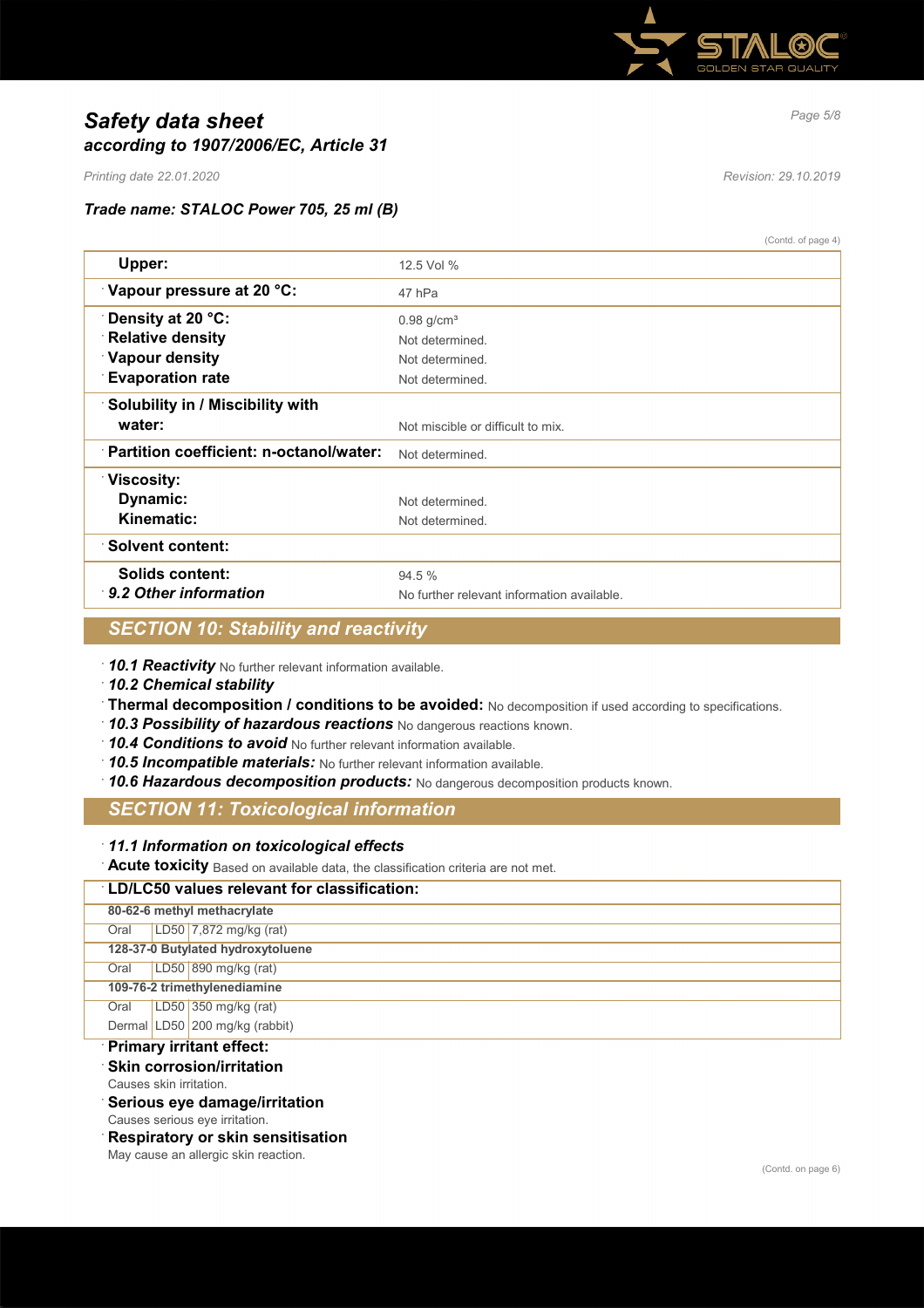

# *Page 6/8 Safety data sheet according to 1907/2006/EC, Article 31*

*Printing date 22.01.2020 Revision: 29.10.2019*

*Trade name: STALOC Power 705, 25 ml (B)*

(Contd. of page 5)

- · **CMR effects (carcinogenity, mutagenicity and toxicity for reproduction)**
- Germ cell mutagenicity Based on available data, the classification criteria are not met.
- **Carcinogenicity** Based on available data, the classification criteria are not met.
- Reproductive toxicity Based on available data, the classification criteria are not met.
- · **STOT-single exposure**
- May cause respiratory irritation.
- **STOT-repeated exposure** Based on available data, the classification criteria are not met.
- · **Aspiration hazard** Based on available data, the classification criteria are not met.

# *SECTION 12: Ecological information*

- · *12.1 Toxicity*
- · **Aquatic toxicity:** No further relevant information available.
- · *12.2 Persistence and degradability* No further relevant information available.
- · *12.3 Bioaccumulative potential* No further relevant information available.
- · *12.4 Mobility in soil* No further relevant information available.
- · **Ecotoxical effects:**
- · **Remark:** Harmful to fish
- · **Additional ecological information:**
- · **General notes:**

Water hazard class 1 (German Regulation) (Self-assessment): slightly hazardous for water Do not allow undiluted product or large quantities of it to reach ground water, water course or sewage system. Harmful to aquatic organisms

- · *12.5 Results of PBT and vPvB assessment*
- · **PBT:** Not applicable.
- · **vPvB:** Not applicable.
- · *12.6 Other adverse effects* No further relevant information available.

*SECTION 13: Disposal considerations*

· *13.1 Waste treatment methods*

· **Recommendation** Must not be disposed together with household garbage. Do not allow product to reach sewage system.

· **Uncleaned packaging:**

· **Recommendation:** Disposal must be made according to official regulations.

# *SECTION 14: Transport information* · *14.1 UN-Number* **ADR, IMDG, IATA** UN1268 · *14.2 UN proper shipping name* · **ADR** 1268 PETROLEUM DISTILLATES, N.O.S. **IMDG, IATA** PETROLEUM DISTILLATES, N.O.S. · *14.3 Transport hazard class(es)* · **ADR, IMDG, IATA and the company of the company of the company of the company of the company of the company of the company of the company of the company of the company of the company of the company of the company of the company of the com** (Contd. on page 7)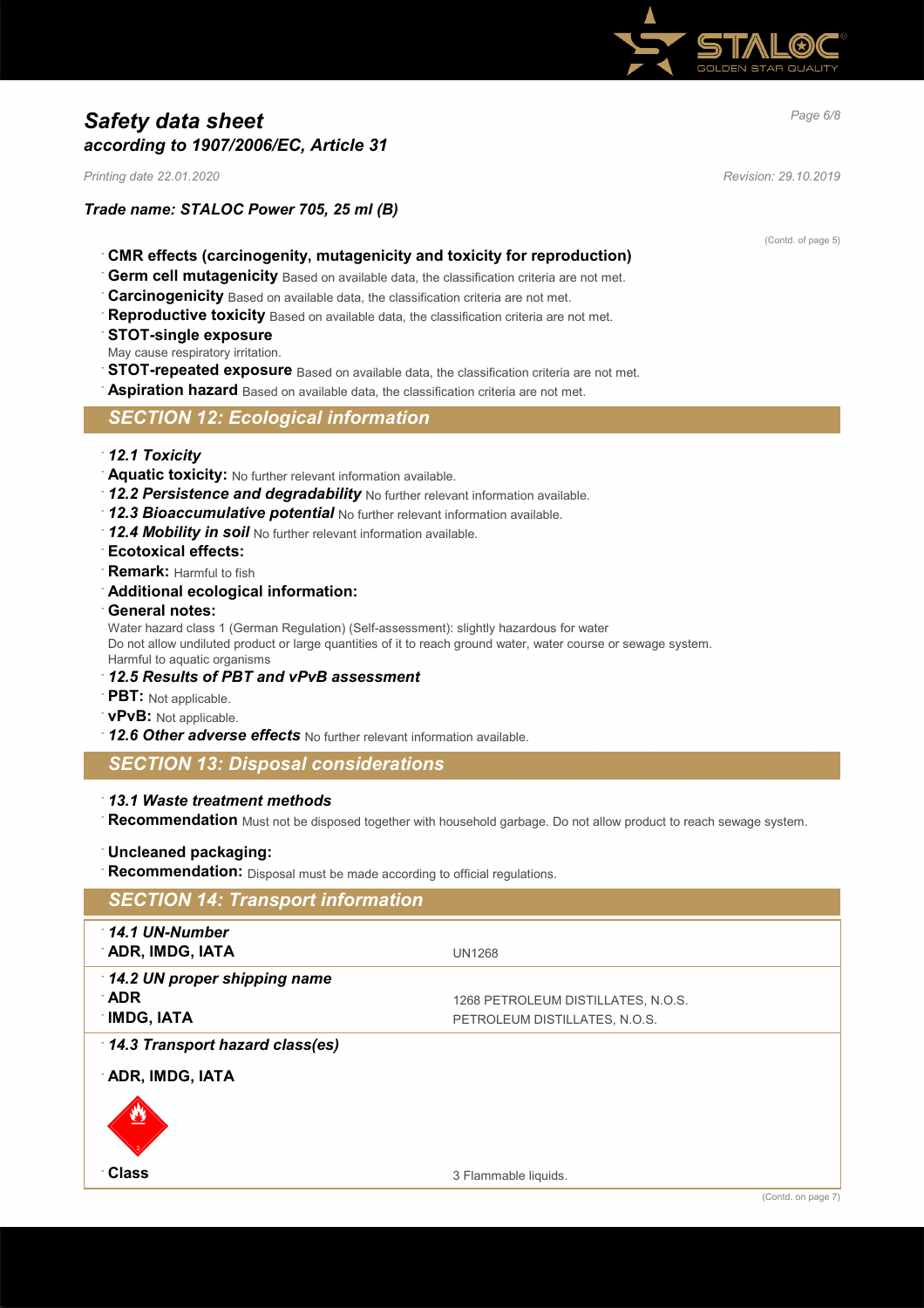

# *Page 7/8 Safety data sheet according to 1907/2006/EC, Article 31*

*Printing date 22.01.2020 Revision: 29.10.2019*

*Trade name: STALOC Power 705, 25 ml (B)*

|                                                 | (Contd. of page 6)                               |
|-------------------------------------------------|--------------------------------------------------|
| ∴Label                                          | 3                                                |
| 14.4 Packing group                              |                                                  |
| <b>ADR, IMDG, IATA</b>                          | Ш                                                |
| 14.5 Environmental hazards:                     | Not applicable.                                  |
| 14.6 Special precautions for user               | Warning: Flammable liquids.                      |
| Danger code (Kemler):                           | 33                                               |
| <b>EMS Number:</b>                              | $F-E$ , $S-E$                                    |
| <b>Stowage Category</b>                         | B                                                |
| 14.7 Transport in bulk according to Annex II of |                                                  |
| <b>Marpol and the IBC Code</b>                  | Not applicable.                                  |
| Transport/Additional information:               |                                                  |
| <b>ADR</b>                                      |                                                  |
| <b>Limited quantities (LQ)</b>                  | 1L                                               |
| <b>Excepted quantities (EQ)</b>                 | Code: E2                                         |
|                                                 | Maximum net quantity per inner packaging: 30 ml  |
|                                                 | Maximum net quantity per outer packaging: 500 ml |
| <b>Transport category</b>                       | $\overline{2}$                                   |
| <b>Tunnel restriction code</b>                  | D/E                                              |
| ∴IMDG                                           |                                                  |
| Limited quantities (LQ)                         | 1L                                               |
| <b>Excepted quantities (EQ)</b>                 | Code: E2                                         |
|                                                 | Maximum net quantity per inner packaging: 30 ml  |
|                                                 | Maximum net quantity per outer packaging: 500 ml |
| <b>UN "Model Regulation":</b>                   | UN 1268 PETROLEUM DISTILLATES, N.O.S., 3, II     |
|                                                 |                                                  |

# *SECTION 15: Regulatory information*

· *15.1 Safety, health and environmental regulations/legislation specific for the substance or mixture*

- · **Directive 2012/18/EU**
- **Named dangerous substances ANNEX I** None of the ingredients is listed.
- **Seveso category** P5c FLAMMABLE LIQUIDS
- · **Qualifying quantity (tonnes) for the application of lower-tier requirements** 5,000 t
- · **Qualifying quantity (tonnes) for the application of upper-tier requirements** 50,000 t
- **REGULATION (EC) No 1907/2006 ANNEX XVII** Conditions of restriction: 3
- · *15.2 Chemical safety assessment:* A Chemical Safety Assessment has not been carried out.

# *SECTION 16: Other information*

This information is based on our present knowledge. However, this shall not constitute a guarantee for any specific product features and shall not establish a legally valid contractual relationship.

### · **Relevant phrases**

H225 Highly flammable liquid and vapour. H226 Flammable liquid and vapour. H302 Harmful if swallowed. H310 Fatal in contact with skin. H314 Causes severe skin burns and eye damage. H315 Causes skin irritation.